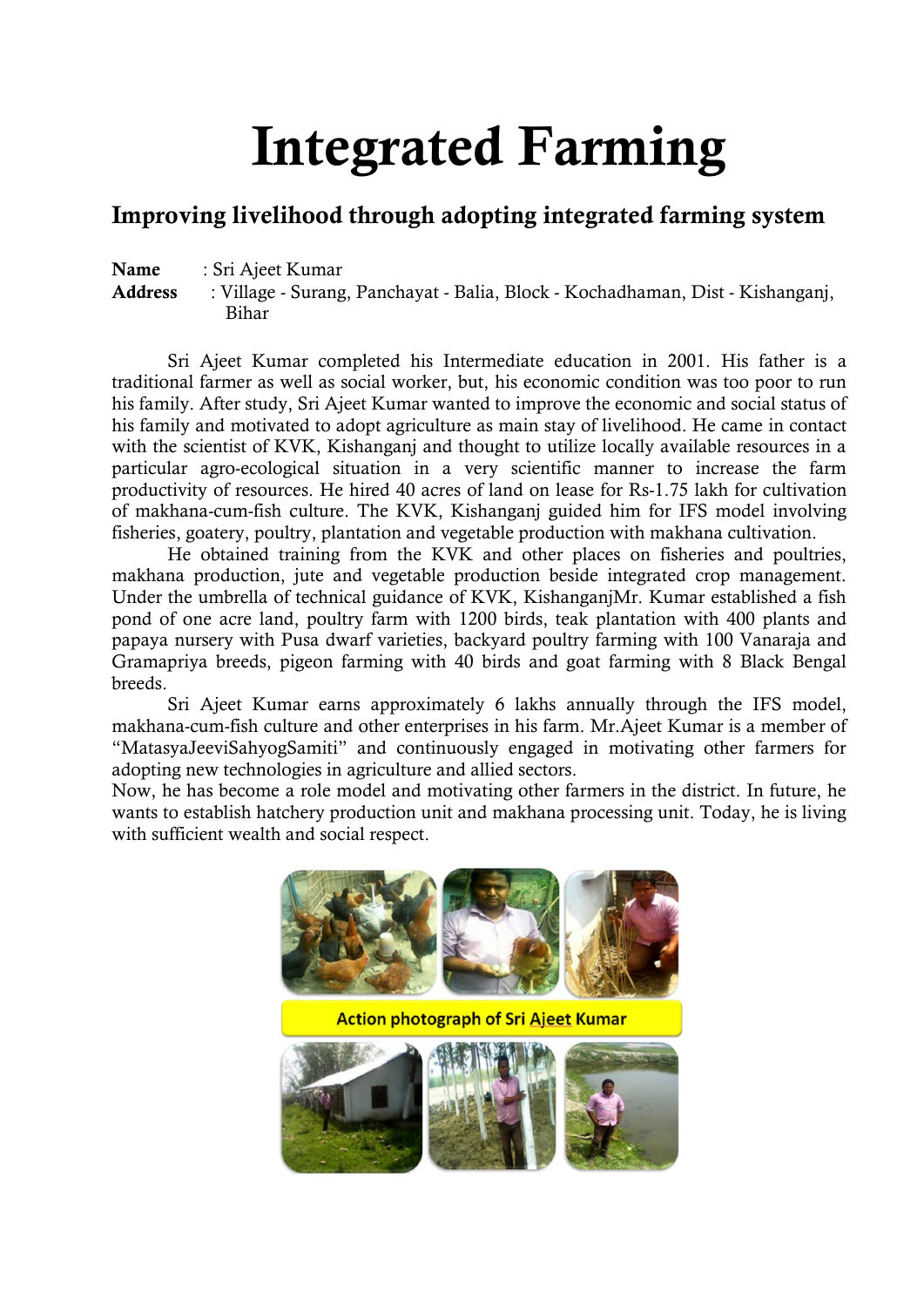# **Integrated farming made agribusiness a profitable venture**

**Name** : Md. Kalimuddin<br> **Address** : Village-Nehuta. P **Address** :Village- Nehuta, Post- Rajoi, District- Aurangabad, Bihar

Md. Kalimuddin was associated with KVK Aurangabad since 2009. After passing intermediate school, he was struggling a lot to establish his existence in spite of having sufficient land. From KVK Aurangabad he got several trainings and perceived technical knowhow particularly sowing of crop with the help of zero tillage and use of sprinkler in crop. Similarly, he was experienced the overwhelming results of drip irrigation in horticultural and forestry crops. In addition, he also concentrated proper utilization of crop wastes to reuse for animals and animal wastes to reuse for agricultural production. For organic production, with the guidance of scientist of KrishiVigyan Kendra Scientists, he started vermicomposting at his farm. He is selling all crops and horticulture produce along with vermi-compost, fish and milk. Now, with the help of these units, he is earning more than 20 lakhs per annum and also became role model for other neighbouring farmers in the district.





| <b>Enterprise</b>   | <b>Area</b><br>$(\textit{acre})/No.$ | Cost of production<br>in lakh | Return in lakh | Net income<br>in lakh |
|---------------------|--------------------------------------|-------------------------------|----------------|-----------------------|
| Paddy/Wheat         | 82                                   | 8.25                          | 14.75          | 6.5                   |
| Vermi-<br>compost   | 200 unit                             | 3.50                          | 12.50          | 9.0                   |
| Horticulture        | 3.00                                 | 0.90                          | 02.85          | 1.9                   |
| Animal<br>Husbandry | 10 Cow                               | 1.00                          | 03.00          | 2.0                   |
| <b>Fishery</b>      |                                      | 0.50                          | 03.00          | 2.5                   |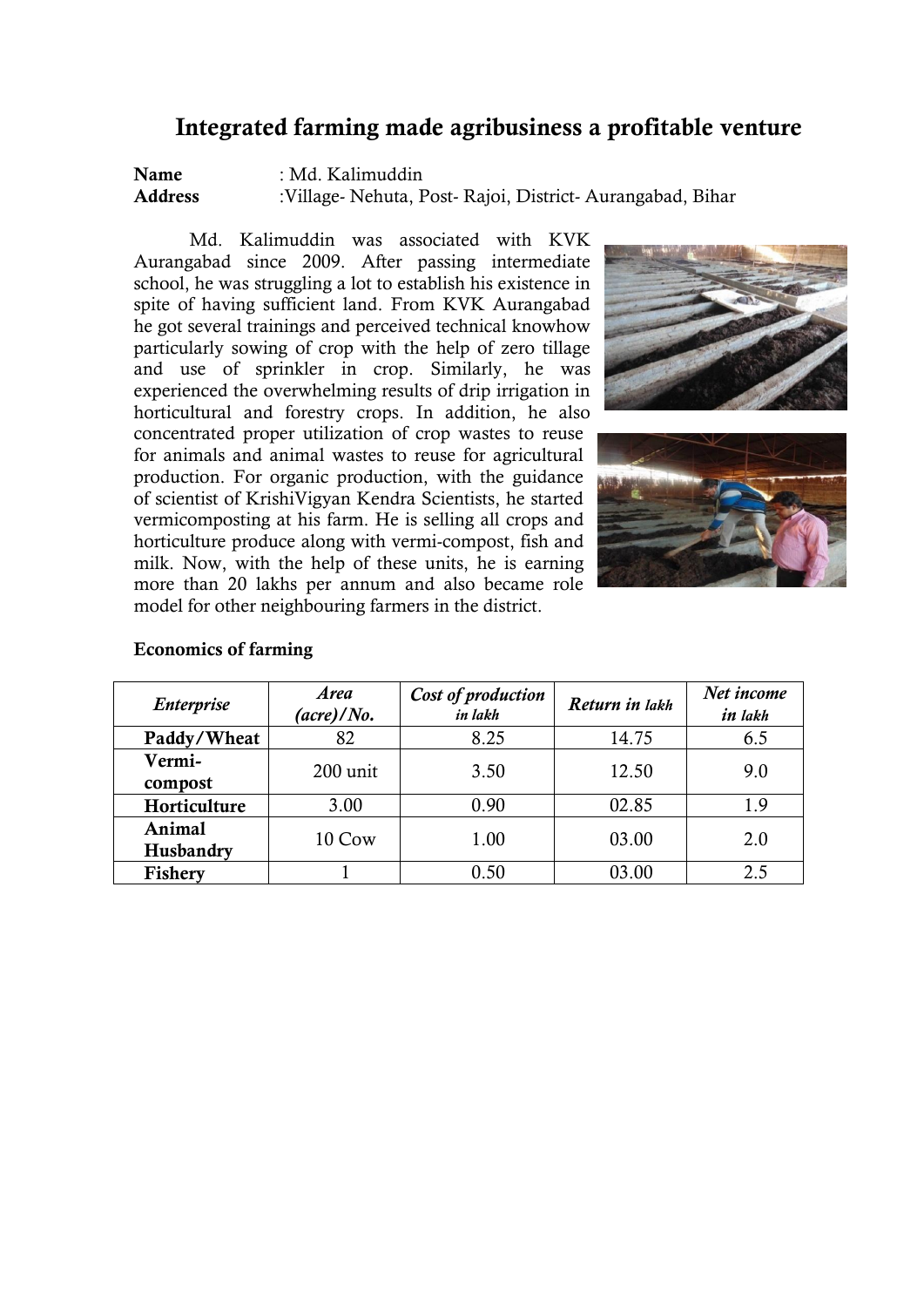# **Fish based integrated farming system**

| Name           | : Mrs. Poonam Singh                                    |
|----------------|--------------------------------------------------------|
| <b>Address</b> | : Village-Yari, Aurangabad, District-Aurangabad, Bihar |

Smt. Poonam Singh, 34 years old resident of Yari village of Aurangabad district, took a keen interest in adopting the new technologies of Krishi Vigyan Kendra after regular persuasion in different training programmes organized in the district since 2009. She had 19 ha cultivated land which was dependant on rain. From all available resources, she could earn a net return of only Rs. 75,000/- to 95000/- in one year. But, after getting motivation from scientists of Krishi Vigyan Kendra Aurangabad she adopted integrated farming systems and used latest agricultural technologies with latest variety of paddy, wheat, mango and guava fruits. She also started fish production and backyard poultry farming. Now, Mrs. Poonam Singh has become an innovator for other farmers in the district. In many fragile environment, where men are migrating in search of employment she is growing interest in women knowledge, skills and capabilities apart from working towards achieving women employments.

| Crop/Livestock/Fish<br>/Enterprise | Area (ha) | Cost of production<br>(Rs.) | Return (Rs.) | Net income (Rs.) |
|------------------------------------|-----------|-----------------------------|--------------|------------------|
| Paddy                              |           | 450000                      | 787000       | 337000           |
| Wheat                              | 15        | 390000                      | 588000       | 198000           |
| Guava                              |           | 40000                       | 150000       | 110000           |
| Pond                               | 0.3       | 50000                       | 200000       | 150000           |



Mrs. Poonam Singh in her farmstead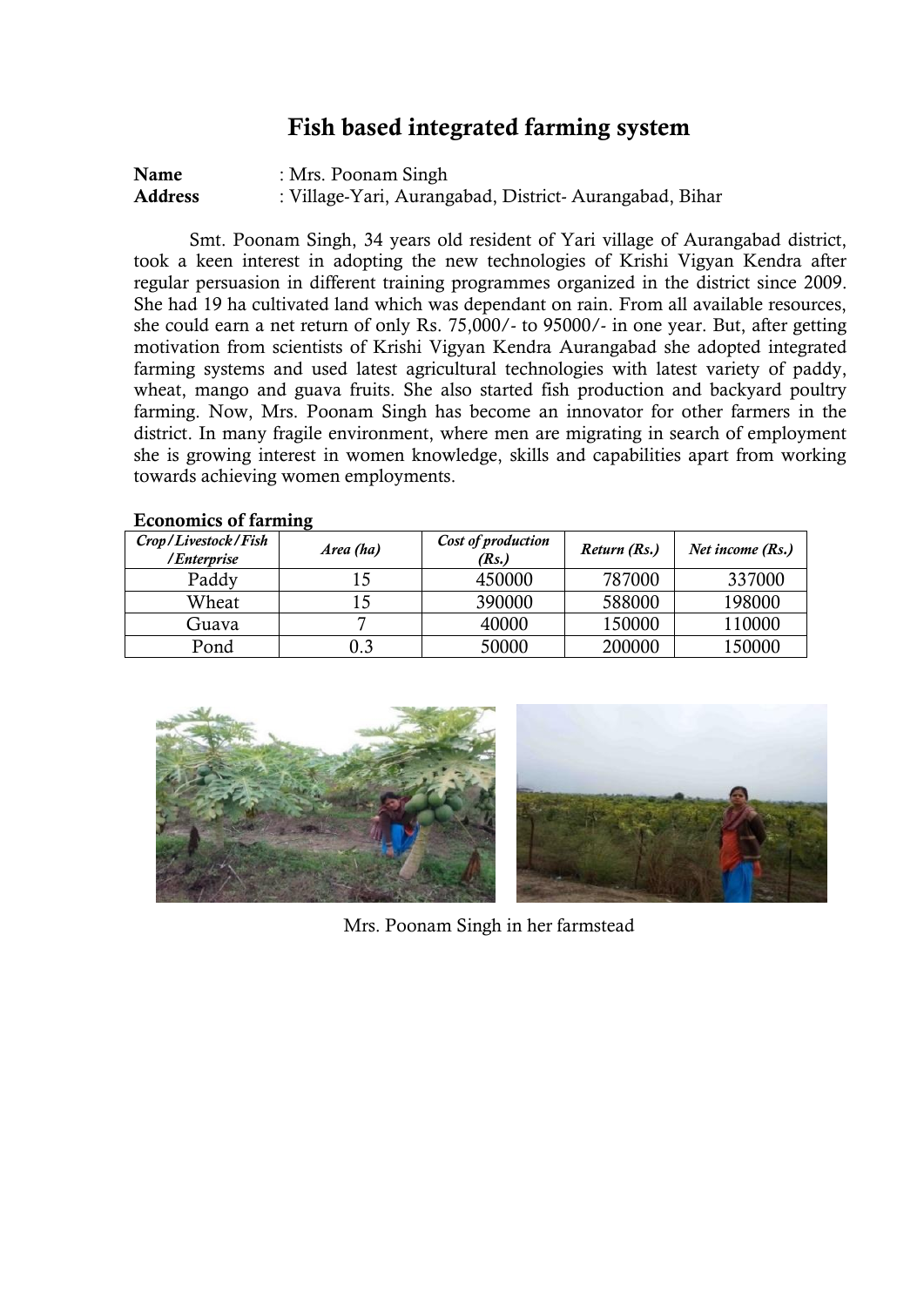# **Integrated farming system improved livelihood**

**Name of Farmer** : Sri. Adhir Chandra Mahato **Address** : Vill+P.O.-Kaluhar, Block-Para, Dist- Purulia, West Bengal

Sri Adhir Chandra Mahato, an energetic and innovative small farmer, is being associated with agriculture for last 18 years. For the first time, he came in contact with KVK Purulia in the year 1995 during vocational training at the KVK. Since then, he is managing orchard (mango, guava and citrus), producing vegetables (summer, kharif and winter



seasons), producing paddy, rearing livestock viz. Black Bengal goat, Rhode Island Red Poultry birds and culturing fishes mainly Indian Major Carps. Initially, he only used to grow paddy and vegetable. Then, he included mango, guava and citrus fruit plants, poultry and goats. The goats were reared at his farm under stall fed system and poultry under semiintensive system. He used to grow turmeric crop in the inter space of orchard. Off-season vegetables production was the main prerogative for him to fetch good market price. He was the recipient of several prizes in the local KrishiMelas during vegetables show. By adopting those combinations of farming his annual income had touched Rs. 190000 from Rs. 30500 which he used to earn from traditional cultivation at the beginning.



| Crop/Livestock/Fish/Enterprise                                                          | <b>Area</b><br>$(\textit{acre}) / \textit{No.}$ | $ Cost\ of\ prodn^* $ Return   Net income<br>$(Rs. / unit)$ $(Rs. / unit)$ $(Rs. / unit)$ |       |       |
|-----------------------------------------------------------------------------------------|-------------------------------------------------|-------------------------------------------------------------------------------------------|-------|-------|
| 1. Orchard: Mango (Amrapalli), Guava (L-49),<br>Acid Lime (Madrasi)                     | 0.50                                            | 5000                                                                                      | 70000 | 65000 |
| 2. Winter Vegetables: Cabbage (F1, Cauliflower)<br>(Madhuri), Tomato (F1)               | 0.55                                            | 8000                                                                                      | 30000 | 22000 |
| 3. Summer Vegetables: Onion (Nasik Red),<br>Bottle Gourd (F1 Hybrid), Bitter Gourd (F1) | 0.25                                            | 2000                                                                                      | 7000  | 5000  |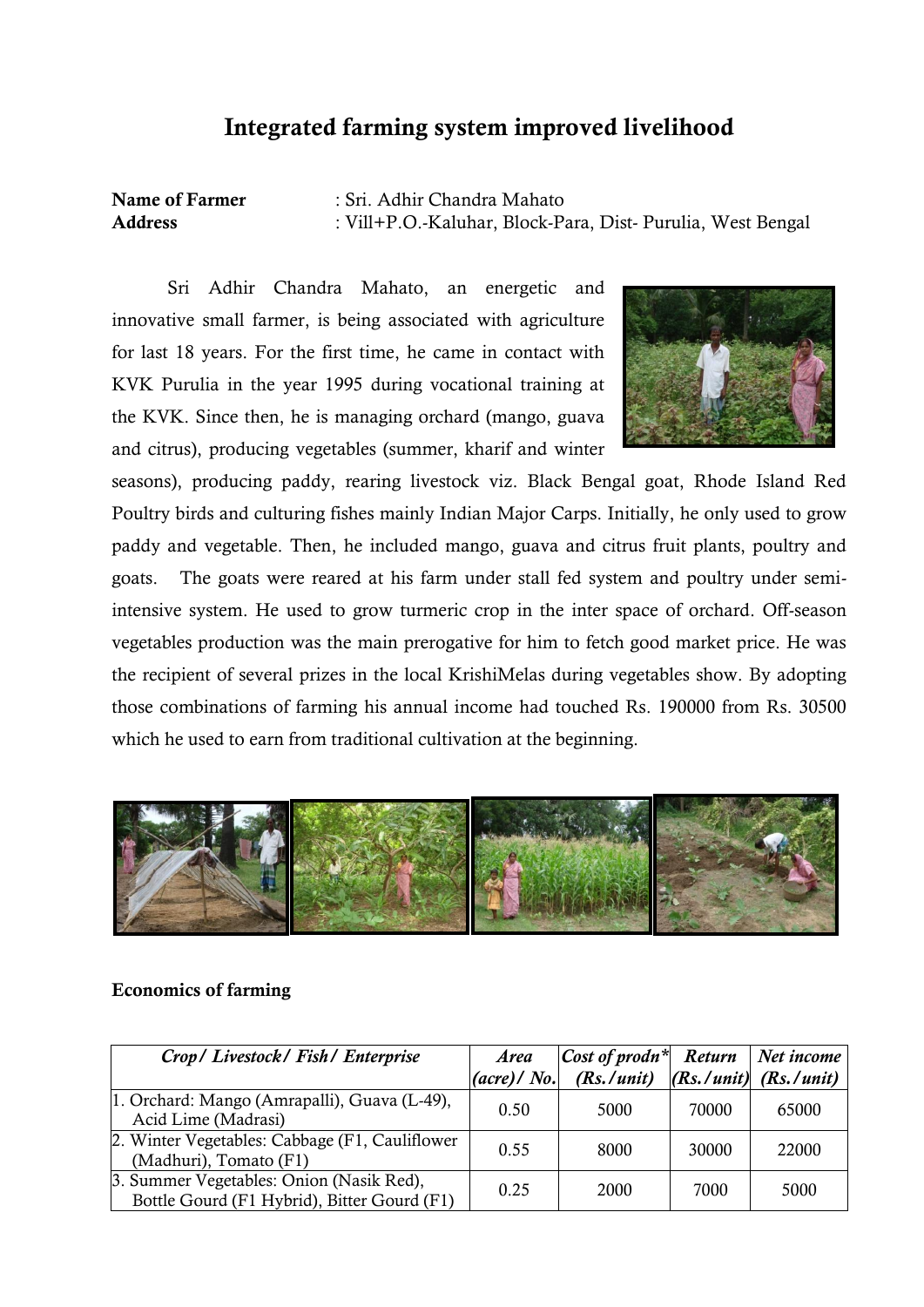| Crop/Livestock/Fish/Enterprise                                            | <b>Area</b>                      | $Cost of prod^*$ | <b>Return</b> | $Net$ income                  |
|---------------------------------------------------------------------------|----------------------------------|------------------|---------------|-------------------------------|
|                                                                           | $(\textit{acre}) / \textit{No.}$ | (Rs. / unit)     |               | $(Rs. / unit)$ $(Rs. / unit)$ |
| 4. Kharif Vegetables: Bhindi (F1), Baby corn<br>(HM-4), Bottle Gourd (F1) | 0.55                             | 4000             | 20000         | 16000                         |
| 5. Paddy (MTU-7029)                                                       | 0.36                             | 3000             | 7000          | 4000                          |
| 6. Goatery (Black Bengal)                                                 | 22 No.                           | 5000             | 25000         | 20000                         |
| 7. Poultry (Rhode Island Red)                                             | 200 No.                          | 30000            | 80000         | 50000                         |
| 8. Fishery (Indian Common Carp)                                           | 0.30                             | 2000             | 10000         | 8000                          |
| Total                                                                     |                                  | 59000            | 249000        | 190000                        |

# **Income level before adopting such farming**

| Crop/Livestock/Fish/Enterprise                  | <b>Area</b> | Cost of prodn, Return                   |       | Net income |
|-------------------------------------------------|-------------|-----------------------------------------|-------|------------|
|                                                 | (acre) /    | $*(Rs./unit)$ $(Rs./unit)$ $(Rs./unit)$ |       |            |
|                                                 | $N0$ .      |                                         |       |            |
| 1. Winter Vegs: Cabbage (F1), Cauliflower (OP   | 0.55        | 7000                                    | 20000 | 13000      |
| Vars.), Tomato (F1)                             |             |                                         |       |            |
| 2. Summer Vegs: Onion (Nasik Red), Bottle Gourd | 0.25        | 2000                                    | 5000  | 3000       |
| (OP Vars.), Bitter Gourd (OP Vars.)             |             |                                         |       |            |
| 3. KharifVegs.: Bhindi (OP Vars.), Corn         | 0.55        | 3000                                    | 12000 | 9000       |
| (Composite), Bottle Gourd (OP Vars.)            |             |                                         |       |            |
| 4. Paddy (Local)                                | 0.70        | 6000                                    | 10000 | 4000       |
| 5. Bengal Gram (Local)                          | 0.30        | 500                                     | 2000  | 1500       |
| Total                                           |             | 18500                                   | 49000 | 30500      |

\* Includes cost of input, labour and others including marketing and transport of the products.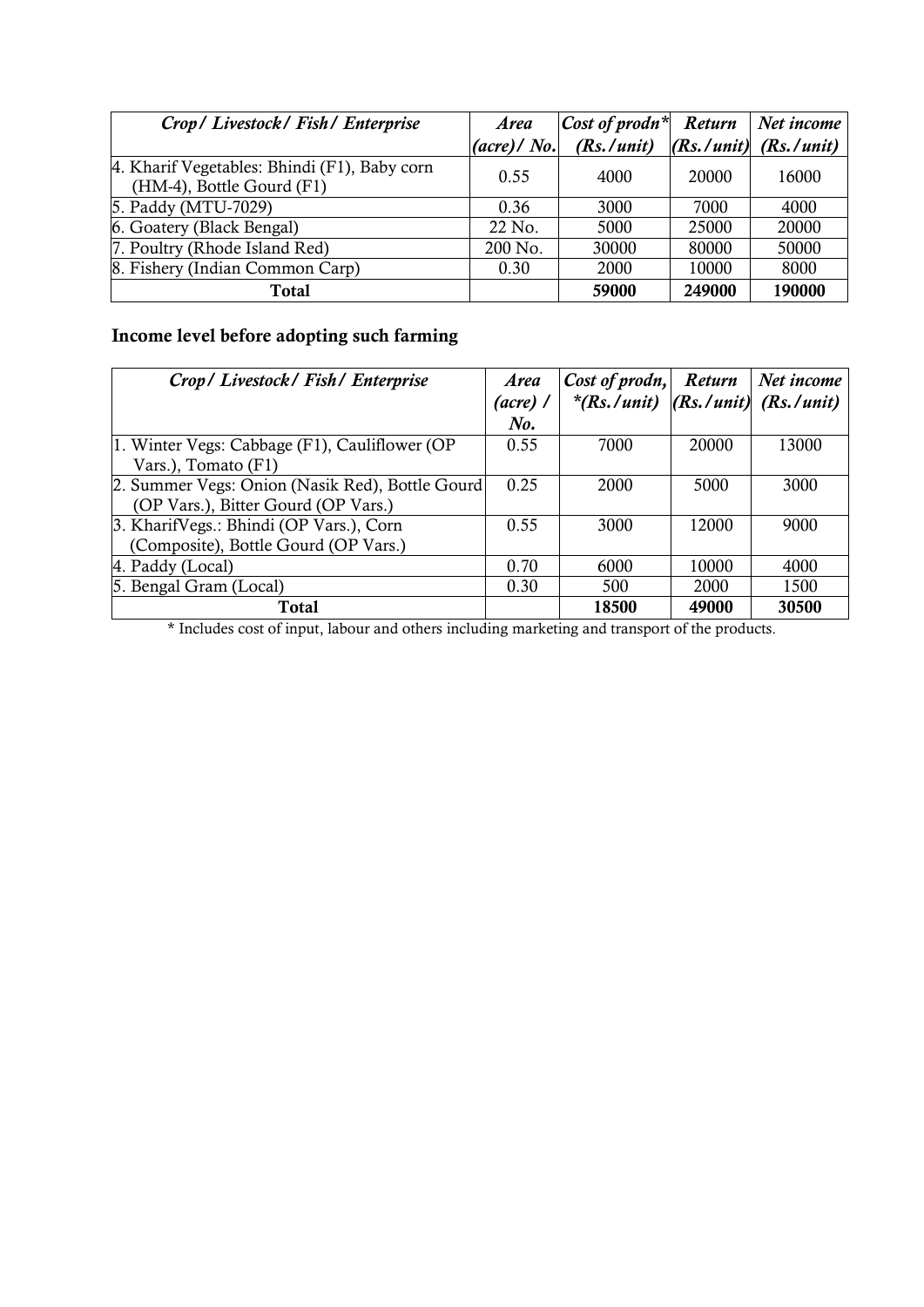# **Livestock based integrated farming system**

**Name** : Sri. Premananda Chakraborty

**Address** : Village- Jashpur, P.O.- Muradih, Block- Santuri, District- Purulia, West Bengal

Sri Premananda Chakraborty was always interested to adopt modern agricultural technologies using farm intensification in the drought prone backward village of Purulia. Since last 7 years Mr. Chakraborty was associated with KVK Purulia through his village Farm Science Club. He is producing field crops (paddy and mustard), vegetables (summer, rainy and winter season), tissue culture banana, rearing poultry birds (Rhode Island Red) and rearing ducks (Khaki Campbell). Initially, he used to grow paddy and vegetables under traditional methods using local variety seeds. Now, he is using high yielding variety (HYV) seeds and modern agriculture technologies for cultivation of crops and rearing of livestock species. Poly mulching of banana, low cost storage method of onion etc. are also the area of his interest to fetch better price in August- September months. Ducks and poultry birds are also being reared very scientific way at his farm. By doing so, he has been benefitted immensely which is reflected from his present annual income of Rs. 209000/- from integrated farming as compared to Rs. 95000/- from earlier traditional cultivation.



| Crop/Livestock/Fish/Enterprise           | <b>Area</b><br>$(\textit{acre})$ /<br>$N0$ . | Cost of prodn <sup>*</sup><br>(Rs. / unit) | <b>Return</b> | Net income<br>$ R_s / unit $ (Rs./unit) |
|------------------------------------------|----------------------------------------------|--------------------------------------------|---------------|-----------------------------------------|
| 1. Mustard (Shibani)                     | 1.00                                         | 5000                                       | 20000         | 15000                                   |
| 2. Winter Vegetables: Cabbage (F1),      | 1.00                                         | 30000                                      | 70000         | 40000                                   |
| Cauliflower (Madhuri), Tomato(F1)        |                                              |                                            |               |                                         |
| Capsicum (California Wonder)             |                                              |                                            |               |                                         |
| 3. Summer Vegetables: Onion (Nasik Red), | 0.50                                         | 15000                                      | 50000         | 35000                                   |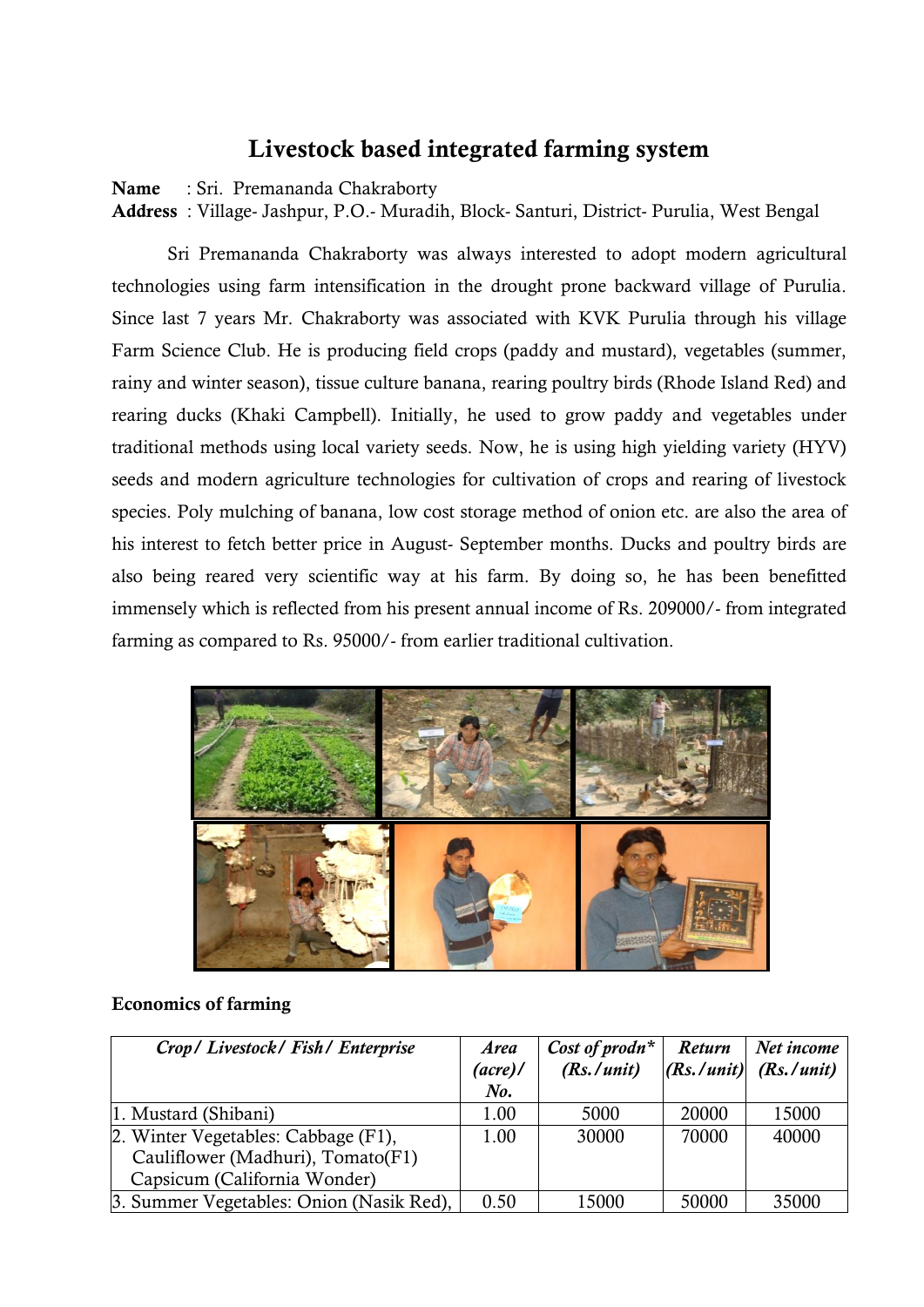| Crop/Livestock/Fish/Enterprise             | <b>Area</b><br>$(\textit{acre})$ /<br>No. | Cost of prodn <sup>*</sup><br>(Rs. / unit) | <b>Return</b><br>(Rs. / unit) | Net income<br>(Rs. / unit) |
|--------------------------------------------|-------------------------------------------|--------------------------------------------|-------------------------------|----------------------------|
| Bottle Gourd (F1), Bitter Gourd (F1),      |                                           |                                            |                               |                            |
| Pumpkin (F1)                               |                                           |                                            |                               |                            |
| 4. Kharif Vegetables: Brinjal (F1), Bhindi | 1.00                                      | 20000                                      | 60000                         | 40000                      |
| (F1), Baby corn (HM-4), Bottle Gourd       |                                           |                                            |                               |                            |
| $(F1)$ , Pumpkin $(F1)$                    |                                           |                                            |                               |                            |
| 5. Paddy (MTU-7029)                        | 1.50                                      | 17000                                      | 32000                         | 15000                      |
| 6. Duckery (Khaki Campbell)                | 70 No.                                    | 35000                                      | 72000                         | 37000                      |
| 7. Poultry (Rhode Island Red)              | 60 No.                                    | 30000                                      | 57000                         | 27000                      |
| Mushroom<br>1.                             | $20$ Nos                                  | 900                                        | 3000                          | 2100                       |
| <b>Total</b>                               |                                           | 152900                                     | 361000                        | 211100                     |

\* Includes cost of input, labour and others including marketing and transport of the products.

# **Income level before adopting such farming**

| Crop/Livestock/Fish/Enterprise            | <b>Area</b> | Cost of                                                          | <b>Return</b> | Net income |
|-------------------------------------------|-------------|------------------------------------------------------------------|---------------|------------|
|                                           | (ac.)/      | $\left[ \frac{prod*}{RS}$ ./unit $\right]$ (Rs./unit) (Rs./unit) |               |            |
|                                           | No.         |                                                                  |               |            |
| 1. Winter Vegs: Cabbage (F1 Hybrid),      | 1.00        | 20000                                                            | 50000         | 30000      |
| Cauliflower (OP), Tomato (F1)             |             |                                                                  |               |            |
| 2. Summer Vegs: Onion (Nasik Red), Bottle | 0.50        | 10000                                                            | 40,000        | 30000      |
| Gourd (OP), Bitter Gourd (OP)             |             |                                                                  |               |            |
| 3. KharifVegs.: Brinjal (OP), Bhindi      | 1.00        | 15000                                                            | 40000         | 25000      |
| (OP), Maize (Composite), Bottle Gourd     |             |                                                                  |               |            |
| (OP)                                      |             |                                                                  |               |            |
| 4. Paddy (Local)                          | 1.50        | 12000                                                            | 18000         | 6000       |
| <b>Total</b>                              |             | 57000                                                            | 148000        | 91000      |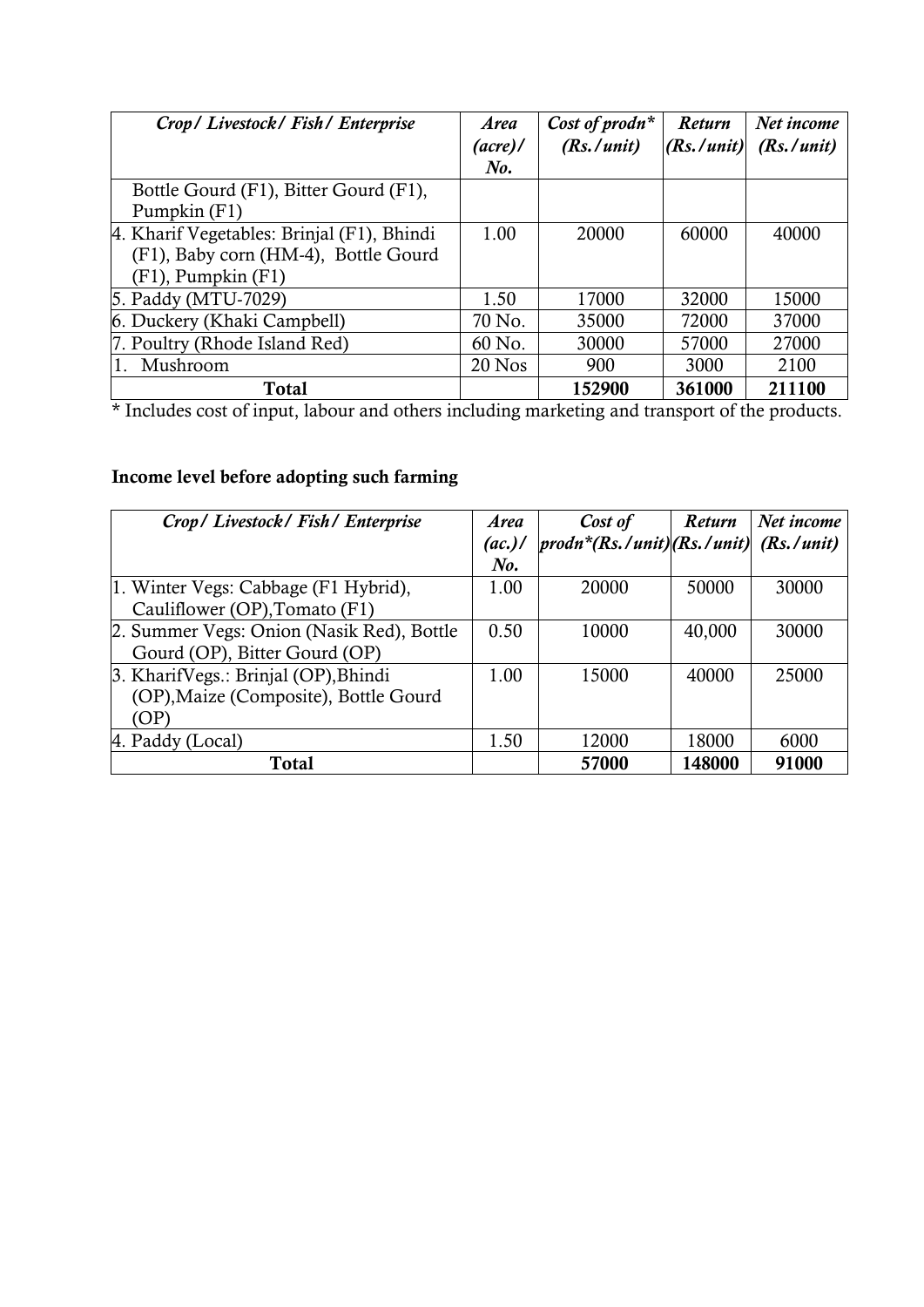## **Triumphing with integrated farming system**

**Name** : Shri SamsaiOram **Address** : Village- Belagarha, Block- Ghagra, District- Gumla, Jharkhand

Considering the physical, social and economic limitation of the district, a small integrated farming system model was developed in the field of Shri SamsaiOraon (Tribal Farmer) in Belagarha village of Ghaghra block during 2010-11 to 2013-14. The model spread over two ha area in the vicinity of tribal settlement and was integrated with six components. The critical input assistance was

provided under NICRA. Technological intervention was made through 03 piglets (cross breed T x D), fifty thousand fingerlings for fish production, high yielding paddy variety (Lalat), maize (Suwan-1), plantation of sixty mango fruit plant, vegetable seed crop pumpkin (Var. MPH-1) , one vermicompost unit for waste recycle and renovation of well. The capacity building programme and technological backstopping was provided.

Mr. SamsaiOraon successfully harvested more paddy (yield- 38.5 q/ha) after intervention as compared to 26.0 q/ha paddy yield before intervention.

Maize cultivar Suwan-1 provided 40 q/ha as compared to local cultivar yield 27 q/ha. The vegetable yield increased considerably after intervention which gave 0.18 lakh net return from pumpkin cultivation. In second year, the number of piglets increased to 15 including with 3 pigs. He adopted composite fish production in 1.25 acre of pond. Before intervention Mr. Oraon has a defunct bari well, no

proper care and maintenance was made by him for maintaining the proper water level i.e. 6

to 8 feet water. Renovation was done under input assistance. After renovation the water level is being maintained and effective use of water is also being made.

Now, he has become a role model not only for the villagers of Belagarha but also for entire Ghaghra block of Gumla district. Ten farmers of the nearby villages motivated

by his success and try to adopt this IFS model. Line department officials including of bankers and other stakeholders has visited his site and appreciated the IFS model.



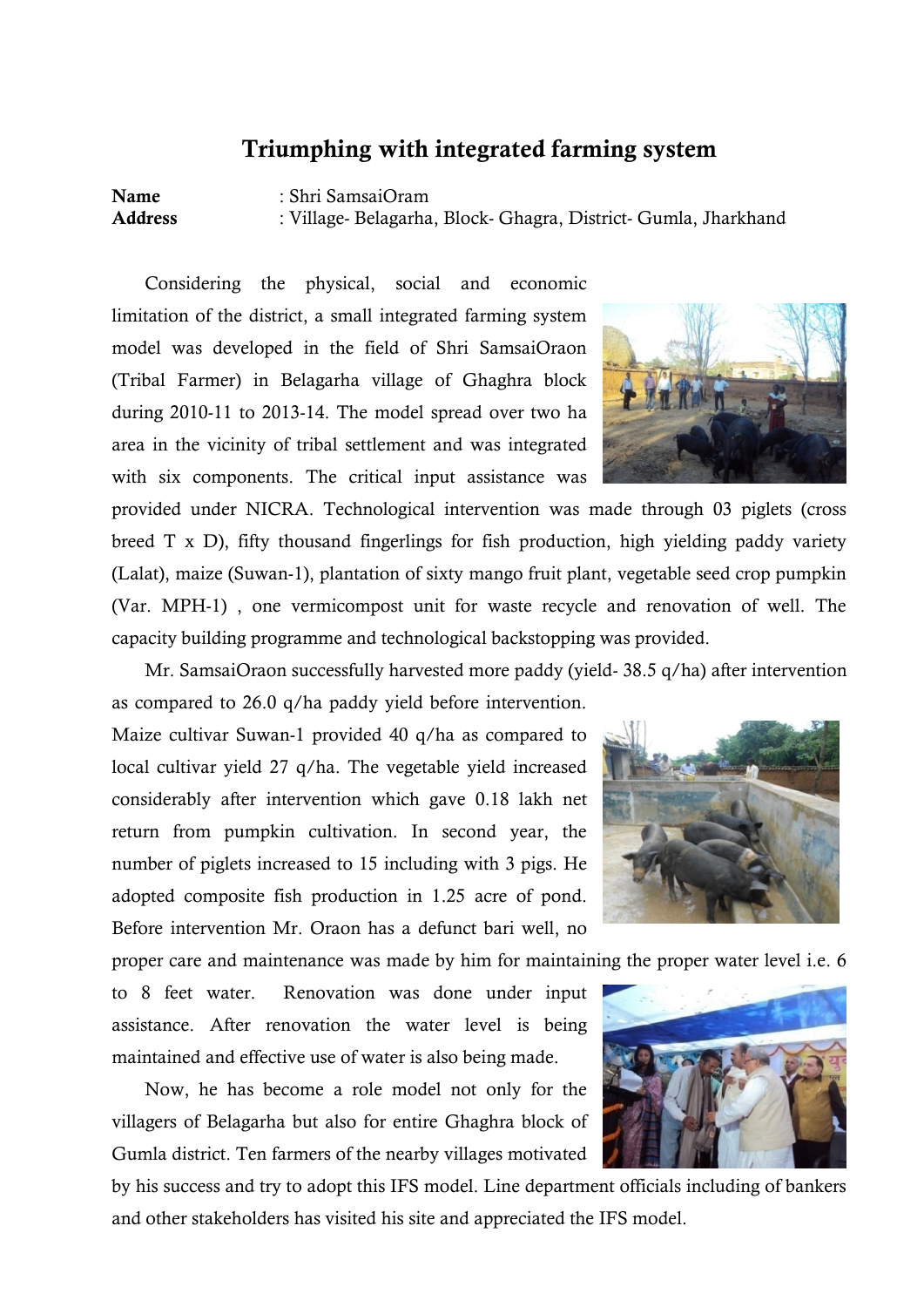## **Enhancing income through integrated farming**

**Name** : Sri. Chhabindra Prasad **Address** : Village- Turibar, P.O.-Partanga, District- Hazaribag, Jharkhand

Sri Chhabindra Prasad was earning from the source of agricultural farming. He used to grow paddy as a main crop followed by potato and winter vegetables. As animal resource, he had only a pair of bullock for ploughing and four local goats. He always

dreamed for more earning from his farming. Being a young farmer he used to participate in KisanMela&KrishiPradarshni at block level. In the year 2003, he participated in the Churchu Block KrishiMelaSahPradarshni held on 25<sup>th</sup> December. He came in contact with Holy Cross KrishiVigyan Kendra, Hazaribagh for learning latest advances in modern agriculture. The KVK Horticulturist visited his village farm. He started scientific and commercial farming under the



able guidance of KVK scientists. The nearest Jhumra weekly market, where the traders from Dhanbad and Assansol were frequent visitors, recognised him and his produces were sold smoothly. In 2004, he cultivated rainy season tomato (hybrid  $F_1$ ) in 0.75 acre of land and earned a gross income of Rs. 70, 000/-. That encouraged him to grow potato in the ensuing rabi season and earned Rs. 40, 000/- from half an acre. Sri Prasad was advised by KVK scientist to grow rainy season onion (*cv. Agrifound Dark Red*). He received training in nursery bed preparation seedling raising. In 2007, he achieved good success in rainy season onion and earned Rs. 60, 000/- from 0.8 acre land. Seeing his successful cultivation and the returns, the neighbouring farmers from his own and other surrounding villages adopted the crop. As a result, the villages around Jhumra market became the major kharif onion producer in the district. The National Horticultural Research & Development Foundation (NHRDF), Patna centre organised a Field Day and Farmers' Day at village Turibar (Block- Daru) to promote the cultivation of rainy season onion in collaboration with Holy Cross KrishiVigyan Kendra. Mr.Chhabindra Prasad has full trust on the technologies introduced by Holy Cross KrishiVigyan Kendra, Hazaribag. Last year he got the latest technology for growing broccoli from KVK and he not only successfully cultivated the crop but also marketed the produce at profitable rate (Rs.25/- per piece of broccoli weighing 400 g each). Sri. Chhabindra Prasad uses to grow sugarcane every year in an acre of land and prepares "Gur" (Jaggery) for sale. Since last five years he started goatery with Beetal and Black Bengal breed in a planned and scientific way which is also running in profit. Every year he is earning Rs. 30, 000/ from the unit. The 0.7 acre pond gives him an income of Rs. 25,000/- from sale of fishes besides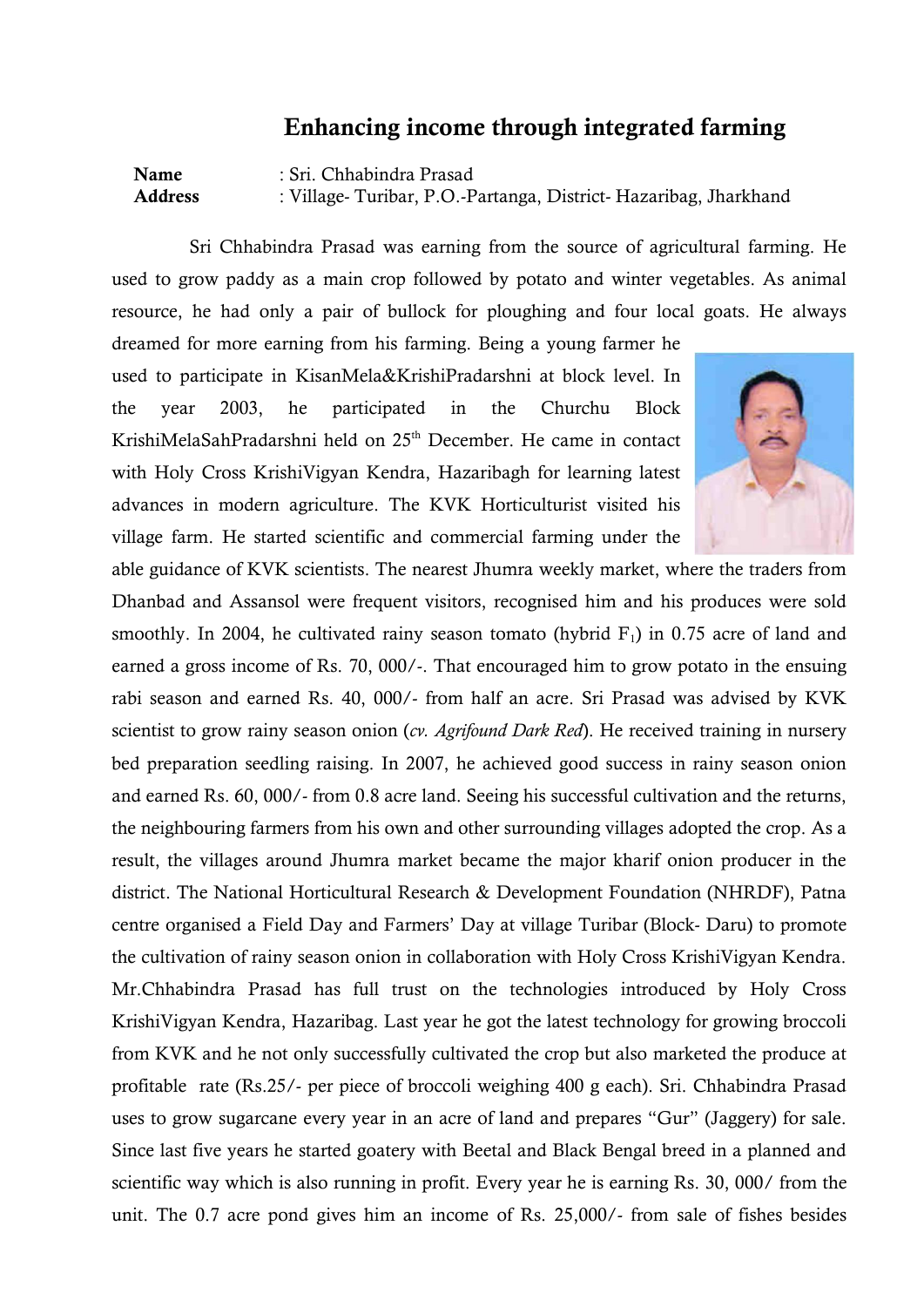providing irrigation water to summer cucurbits. As a whole, his annual income from integration of all his enterprises ranges between Rs. 3 to 3.5 lakhs.

Mr. Prasad won several prizes in agricultural exhibitions held at Block & District level and also received appreciation certificates from seed companies. He is a source of inspiration for many agricultural farmers in the district.

| <b>Impact</b> factor                 | <b>Before</b> adoption<br>After adoption |          |  |  |  |  |  |
|--------------------------------------|------------------------------------------|----------|--|--|--|--|--|
| Crop / Agricultural Practice (acre)  |                                          |          |  |  |  |  |  |
| Paddy                                | $\overline{2}$                           | 3        |  |  |  |  |  |
| <b>Sugarcane</b>                     | 0.5                                      | 1.0      |  |  |  |  |  |
| <b>Potato</b>                        | 0.5                                      | 0.8      |  |  |  |  |  |
| <b>Tomato</b>                        | 0.2                                      | 0.5      |  |  |  |  |  |
| <b>Elephant</b> foot yam             |                                          | 0.5      |  |  |  |  |  |
| <b>Kharif Onion</b>                  |                                          | 0.5      |  |  |  |  |  |
| <b>Other vegetables</b>              | 0.5                                      | 1.0      |  |  |  |  |  |
| Yield of crop / product Yield (q/ha) |                                          |          |  |  |  |  |  |
| Paddy                                | 62.5                                     | 80.0     |  |  |  |  |  |
| <b>Sugarcane</b>                     | 300                                      | 400      |  |  |  |  |  |
| <b>Potato</b>                        | 150                                      | 220      |  |  |  |  |  |
| <b>Tomato</b>                        | 200                                      | 350      |  |  |  |  |  |
| <b>Elephant</b> foot yam             |                                          | 600      |  |  |  |  |  |
| <b>Kharif Onion</b>                  |                                          | 240      |  |  |  |  |  |
| <b>Other vegetables</b>              | 180                                      | 250      |  |  |  |  |  |
| Economics (Rs.)                      |                                          |          |  |  |  |  |  |
| <b>Sale Value</b>                    | 2 30 000                                 | 5 25000  |  |  |  |  |  |
| <b>Input Cost</b>                    | 45 000                                   | 65 000   |  |  |  |  |  |
| <b>Labour Cost</b>                   | 65 000                                   | 120000   |  |  |  |  |  |
| <b>Any Other Cost</b>                | 15 000                                   | 25 000   |  |  |  |  |  |
| <b>Net Saving / Net Profit</b>       | 1 05 000                                 | 3 15 000 |  |  |  |  |  |